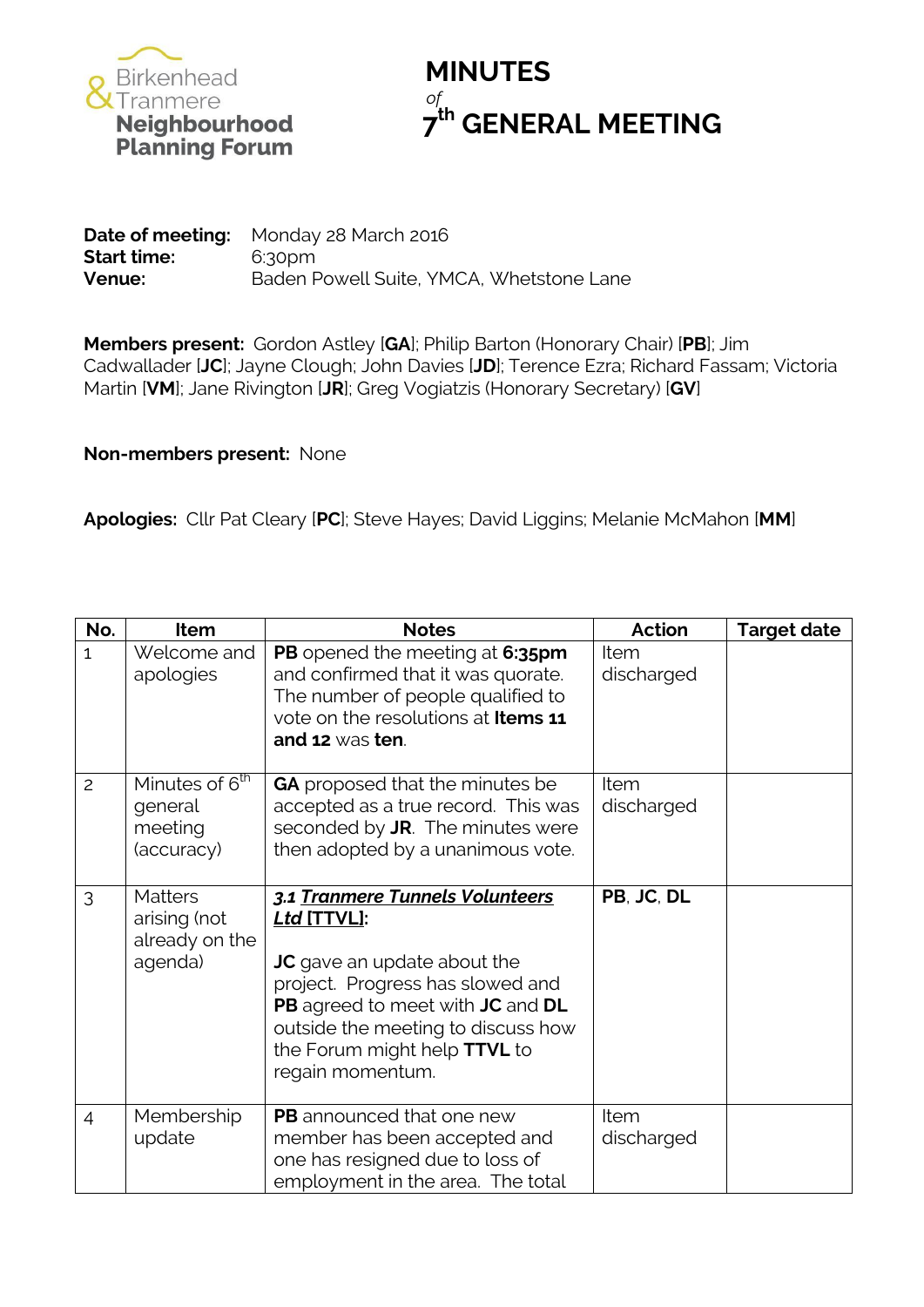| No.            | Item                                | <b>Notes</b>                                                                                                                                                       | <b>Action</b> | <b>Target date</b> |
|----------------|-------------------------------------|--------------------------------------------------------------------------------------------------------------------------------------------------------------------|---------------|--------------------|
| $\overline{4}$ | Membership<br>update<br>[continued] | number of members is therefore<br>unchanged at forty-three.                                                                                                        |               |                    |
|                |                                     | The number of members qualified<br>to vote on Neighbourhood Planning<br>matters is <b>thirty</b> (a minimum of<br>twenty-one is stipulated in the<br>Regulations). |               |                    |
| 5              | Financial<br>update                 | <b>PB</b> provided the following summary:                                                                                                                          |               |                    |
|                |                                     | Expenditure since 4 January 2016:                                                                                                                                  |               |                    |
|                |                                     | £680.40 (NPG-01260) returned<br>unspent to Groundwork UK (but<br>may be reclaimed in the future);                                                                  |               |                    |
|                |                                     | 144.00 paid to YMCA Wirral for<br>room hire;                                                                                                                       |               |                    |
|                |                                     | <b>£127.24</b> paid to Wirral Council for<br>٠<br>room hire (very late invoice from<br>27 July 2015), and                                                          |               |                    |
|                |                                     | <b>£277.49</b> for <i>Locality</i> membership<br>and printing costs.                                                                                               |               |                    |
|                |                                     | <u>Income</u> :                                                                                                                                                    |               |                    |
|                |                                     | No income in this period.                                                                                                                                          |               |                    |
|                |                                     | Balance as of 28 March 2016:                                                                                                                                       |               |                    |
|                |                                     | £638.49                                                                                                                                                            |               |                    |
|                |                                     | A purchase order to the value of<br>£600.00 will be submitted to YMCA<br>Wirral, thereby reserving this money<br>for future room hire charges.                     | <b>PB</b>     | 31 Mar 2016        |
|                |                                     | Donations to the Forum may be<br>made by electronic bank transfer to:                                                                                              |               |                    |
|                |                                     | Name of Bank: Yorkshire Bank<br><b>Account number: 44233053</b><br><b>Sort Code: 05-02-45</b>                                                                      |               |                    |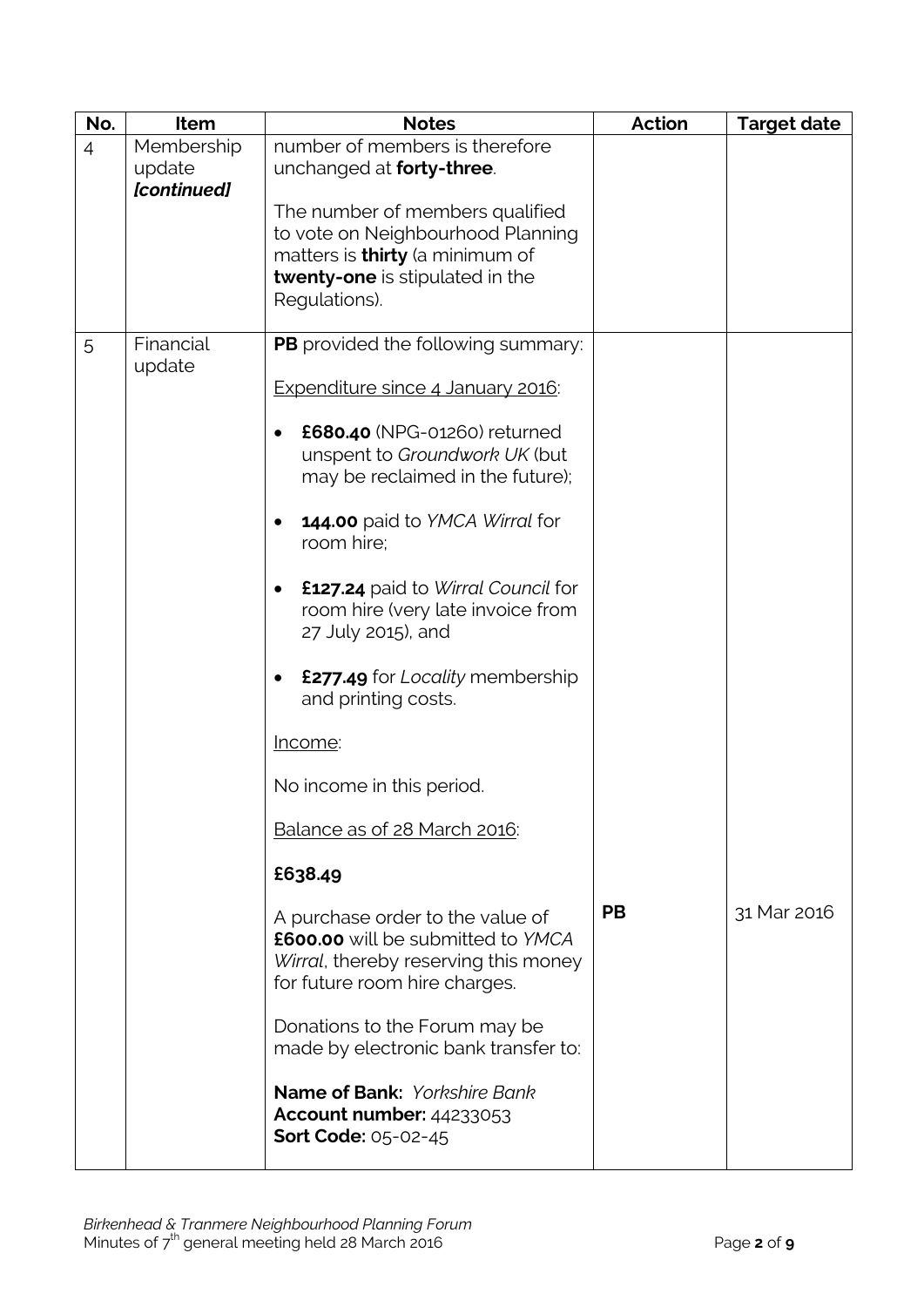| No. | Item                                                             | <b>Notes</b>                                                                                                                                                                                                                                                                                                                                                                                       | <b>Action</b>          | <b>Target date</b> |
|-----|------------------------------------------------------------------|----------------------------------------------------------------------------------------------------------------------------------------------------------------------------------------------------------------------------------------------------------------------------------------------------------------------------------------------------------------------------------------------------|------------------------|--------------------|
| 6   | History &<br>Heritage<br>Workgroup                               | 6.1 Heritage and Character<br>Assessment:                                                                                                                                                                                                                                                                                                                                                          |                        |                    |
|     | update<br>(workgroup 1)                                          | A draft report has been received<br>from the consultant and has been<br>circulated to all members of<br>workgroup 1 for comment.                                                                                                                                                                                                                                                                   | Workgroup 1<br>members | 30 Mar 2016        |
|     |                                                                  | Reaction from workgroup members<br>was generally positive.                                                                                                                                                                                                                                                                                                                                         |                        |                    |
|     |                                                                  | <b>PB</b> reminded members that this is<br>one of the reports that will form the<br>evidence base for neighbourhood<br>plan policies and, while it may not<br>contain any new or startling insights,<br>it is nevertheless an important piece<br>of work.                                                                                                                                          |                        |                    |
|     |                                                                  | All comments will be forwarded to<br>the consultant by no later than 5pm<br>on 31 March 2016.                                                                                                                                                                                                                                                                                                      | PB, PF                 | 31 Mar 2016        |
| 7   | Planning<br>Applications<br>Workgroup<br>update<br>(workgroup 2) | <b>PB</b> informed members that<br>workgroup 2 had submitted four<br>consultation responses:                                                                                                                                                                                                                                                                                                       | Item<br>discharged     |                    |
|     |                                                                  | 7.1 APP/15/01549<br>Demolish single storey office building,<br>erect two-storey office extension<br>39 Chesnut Grove                                                                                                                                                                                                                                                                               |                        |                    |
|     |                                                                  | The Forum <b>objected</b> to this<br>proposal for the following reasons:                                                                                                                                                                                                                                                                                                                           |                        |                    |
|     |                                                                  | Non-conforming use in a<br>$\bullet$<br>residential area;<br>Would fail to strengthen the<br>$\bullet$<br>residential character of the area;<br>No local need for this type of<br>$\bullet$<br>business;<br>Poor design;<br>$\bullet$<br>Visually obtrusive;<br>٠<br>Harmfully obtrusive in outlook<br>$\bullet$<br>from 31 Derby Road and 37a<br>Chesnut Grove;<br>Increase in traffic and demand |                        |                    |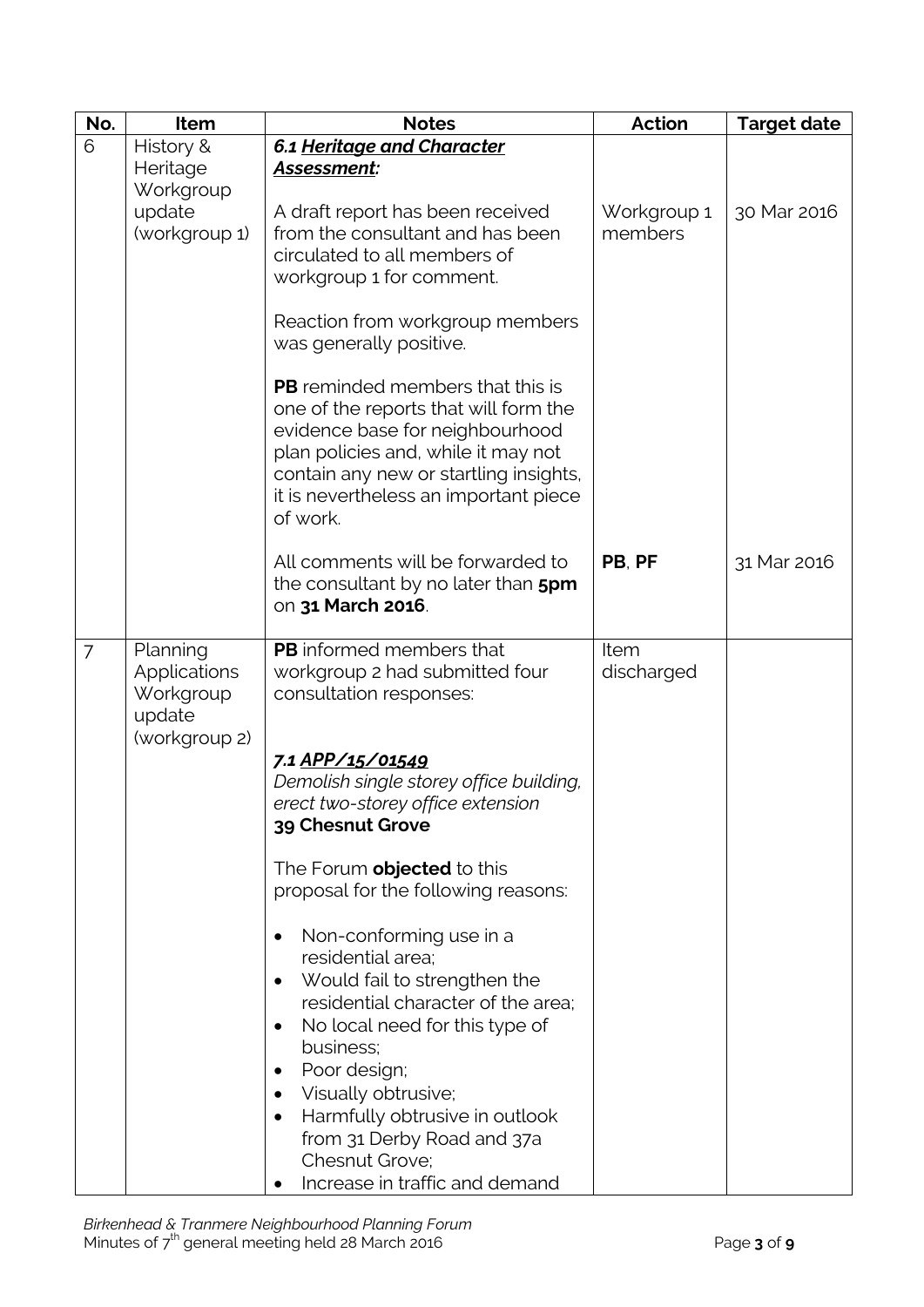| No.            | Item                                                                            | <b>Notes</b>                                                                                                                                                                                                                                                                                                                                                                                                                                                                                                                                                                                                                                                                                                                                                                                                                                                                                                                                                                                                                                           | <b>Action</b> | <b>Target date</b> |
|----------------|---------------------------------------------------------------------------------|--------------------------------------------------------------------------------------------------------------------------------------------------------------------------------------------------------------------------------------------------------------------------------------------------------------------------------------------------------------------------------------------------------------------------------------------------------------------------------------------------------------------------------------------------------------------------------------------------------------------------------------------------------------------------------------------------------------------------------------------------------------------------------------------------------------------------------------------------------------------------------------------------------------------------------------------------------------------------------------------------------------------------------------------------------|---------------|--------------------|
| $\overline{7}$ | Planning<br>Applications<br>Workgroup<br>update<br>(workgroup 2)<br>[continued] | for on-street parking, and<br>Highway safety concerns<br>$\bullet$<br>relating to delivery vehicles<br>parking close to the junction.<br>Planning permission was <b>granted</b><br>with conditions requiring obscurely<br>glazed, non-opening windows<br>where they would otherwise<br>overlook neighbouring houses and<br>restricting opening hours to 8:30am<br>to 6:00pm Mondays to Saturdays.                                                                                                                                                                                                                                                                                                                                                                                                                                                                                                                                                                                                                                                      |               |                    |
|                |                                                                                 | 7.2 APP/15/01393<br>Provision of an operations and<br>maintenance (o&m) facility to support<br>the Burbo Bank extension offshore<br>wind farm. Facility would carry out<br>day-to-day monitoring, routine<br>servicing, maintenance and<br>emergency repair of offshore wind<br>farms and associated marine<br>infrastructure. Construction of an<br>office and warehouse building and<br>associated facilities on a derelict,<br>previously used site. Access to the<br>offshore wind farms anticipated to be<br>accessed via Seacombe Ferry<br>Terminal. Hard and soft landscaping<br>in the grounds. Enhancement works<br>to existing public open space on the<br>riverside of the proposed<br>development. A facility for uses<br>within B1 and B8 in an area allocated<br>for these uses within the Wirral<br>Unitary Development Plan.<br><b>Unused land, Kings Wharf,</b><br>Seacombe. CH41 1FJ<br>The Forum supported this proposal<br>because it would safeguard Monk's<br>Ferry from similar development.<br>Planning permission was granted |               |                    |
|                |                                                                                 | and was not linked to the Monk's<br>Ferry permission.                                                                                                                                                                                                                                                                                                                                                                                                                                                                                                                                                                                                                                                                                                                                                                                                                                                                                                                                                                                                  |               |                    |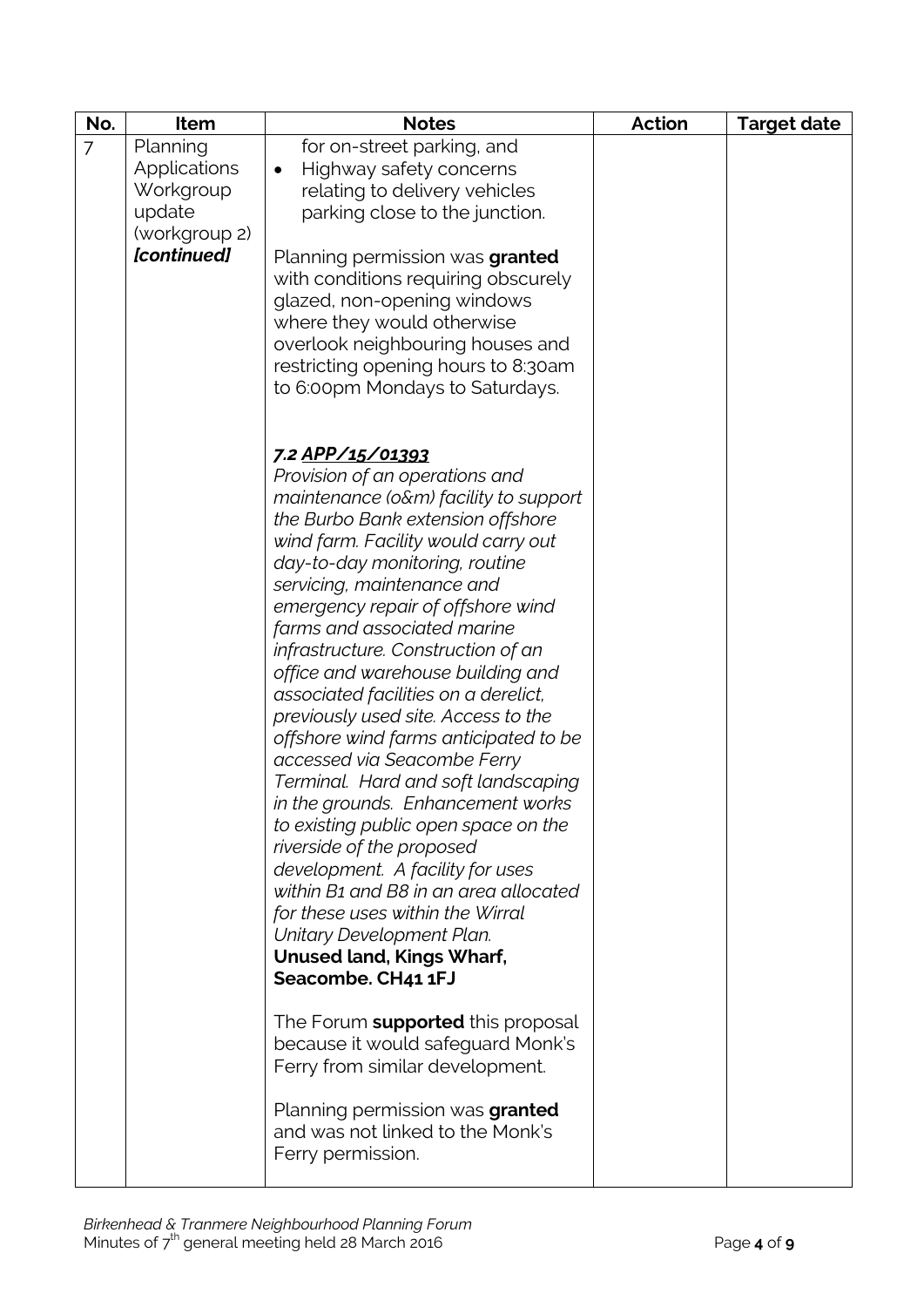| No.            | Item          | <b>Notes</b>                                  | <b>Action</b> | <b>Target date</b> |
|----------------|---------------|-----------------------------------------------|---------------|--------------------|
| $\overline{7}$ | Planning      | 7.3 ADV/15/01497                              |               |                    |
|                | Applications  | 5600mm (width) x 1250mm (height)              |               |                    |
|                | Workgroup     | 70mm (depth) illuminated                      |               |                    |
|                | update        | aluminium sign                                |               |                    |
|                | (workgroup 2) | King's Church Wirral, 1 Victoria              |               |                    |
|                | [continued]   | Fields.                                       |               |                    |
|                |               |                                               |               |                    |
|                |               | The Forum <b>objected</b> to the              |               |                    |
|                |               | proposal for the following reasons:           |               |                    |
|                |               |                                               |               |                    |
|                |               | No hours of operation stated;<br>٠            |               |                    |
|                |               | Potential for light pollution to<br>$\bullet$ |               |                    |
|                |               | bedrooms at 486 & 491-495                     |               |                    |
|                |               | Borough Road and 4 & 6                        |               |                    |
|                |               | Heatherfield Court;                           |               |                    |
|                |               | Would fail to strengthen the<br>٠             |               |                    |
|                |               | residential character of the area.            |               |                    |
|                |               | and                                           |               |                    |
|                |               | The building is only open during<br>$\bullet$ |               |                    |
|                |               | daylight hours, so the proposal               |               |                    |
|                |               | serves no obvious purpose.                    |               |                    |
|                |               |                                               |               |                    |
|                |               | Advertising consent was granted for           |               |                    |
|                |               | five years with a condition requiring         |               |                    |
|                |               | the sign to be switched off when the          |               |                    |
|                |               | building is not in use.                       |               |                    |
|                |               |                                               |               |                    |
|                |               |                                               |               |                    |
|                |               | 7.4 APP/16/00049                              |               |                    |
|                |               | Three new two-storey townhouses               |               |                    |
|                |               | 19-23 Whitfield Street                        |               |                    |
|                |               | The Forum supported the proposal              |               |                    |
|                |               | for the following reasons:                    |               |                    |
|                |               |                                               |               |                    |
|                |               | New houses acceptable in<br>$\bullet$         |               |                    |
|                |               | principle in this location;                   |               |                    |
|                |               | Would strengthen the residential              |               |                    |
|                |               | $\bullet$<br>character of the area, and       |               |                    |
|                |               |                                               |               |                    |
|                |               | The traditional bay windows<br>$\bullet$      |               |                    |
|                |               | would blend well into the                     |               |                    |
|                |               | existing streetscape.                         |               |                    |
|                |               | The application no longer appears             |               |                    |
|                |               | on the Council's website. It may              |               |                    |
|                |               | have been withdrawn by the                    |               |                    |
|                |               | applicant.                                    |               |                    |
|                |               |                                               |               |                    |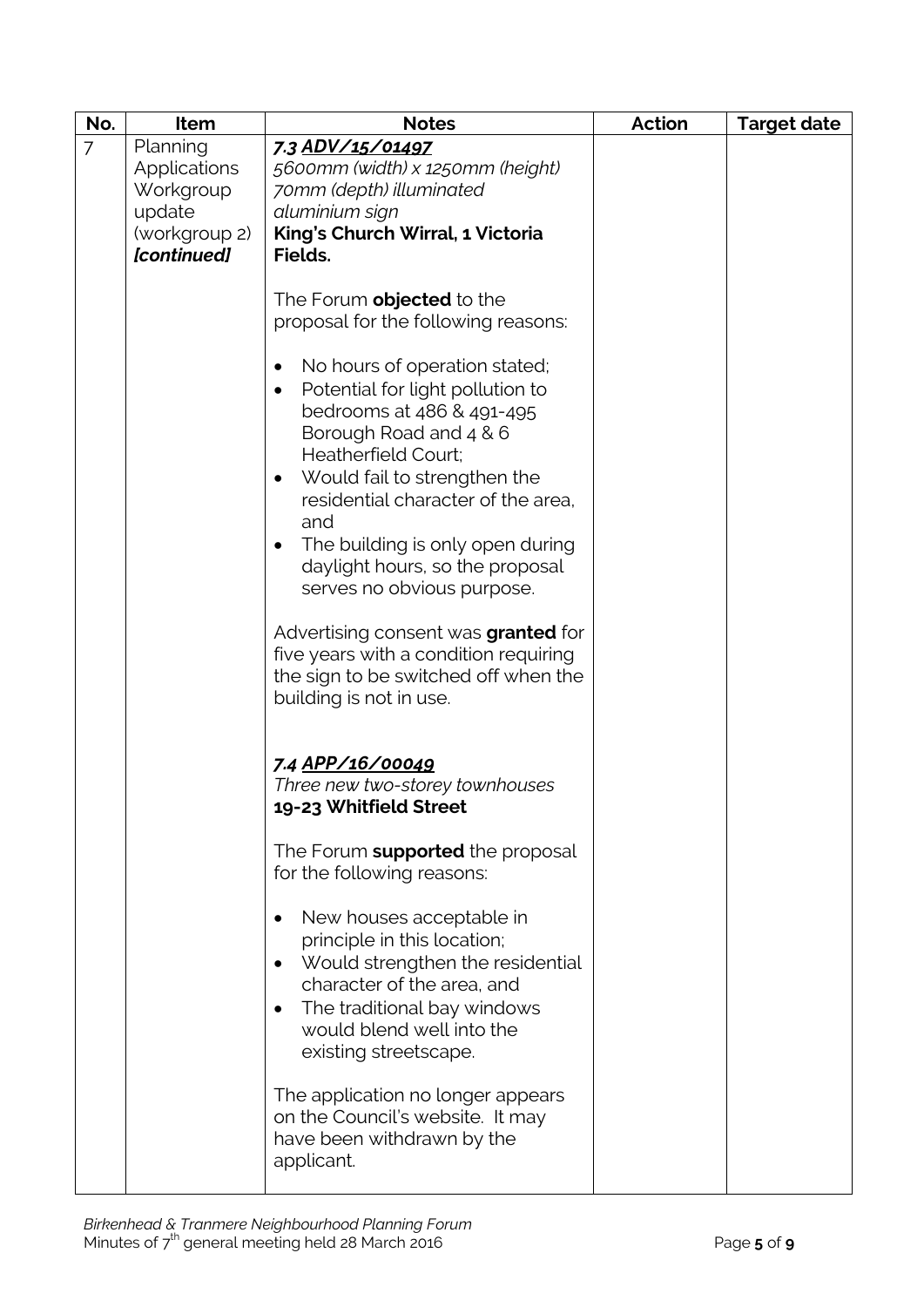| No.          | Item                                       | <b>Notes</b>                                                                                                                                                                                                                                                | <b>Action</b>           | <b>Target date</b> |
|--------------|--------------------------------------------|-------------------------------------------------------------------------------------------------------------------------------------------------------------------------------------------------------------------------------------------------------------|-------------------------|--------------------|
| 8            | <b>Pocket Parks</b>                        | <b>PB</b> informed members that the<br>Tesco funding application for the<br>Raffles Road/Whetstone Lane site<br>had been rejected but that an<br>application by the Council for a site<br>at the rear of Birkenhead Central<br>Library has been successful. | Item<br>discharged      |                    |
| $\mathsf{Q}$ | Community<br>Governance<br>Review          | PB met with an officer from The Big<br>Lottery in their Manchester office but<br>the decision to refuse funding was<br>not overturned.                                                                                                                      |                         |                    |
|              |                                            | A general discussion took place<br>about the need to make the Forum<br>sustainable beyond its initial 5-year<br>existence. VM suggested that this<br>issue be charted in our project plan<br>and JR agreed to do so.                                        | <b>JR</b>               | <b>ASAP</b>        |
|              |                                            | <b>GV</b> reinforced the need to continue<br>to seek funding to investigate public<br>appetite for establishing a town<br>council.                                                                                                                          | Management<br>Committee | Ongoing            |
| 10           | Hamilton<br>Square<br>Conservation<br>Area | A Friends of Hamilton Square<br>Conservation Area group has now<br>been established.<br>Meetings are held on a monthly<br>basis in the Rathbone Studio, Argyle<br>Street.                                                                                   |                         |                    |
|              |                                            | A meeting has been arranged with<br>David Ball [DB] on 28 April 2016 to<br>ratify a memorandum of agreement<br>to govern the work of a<br>conservation area advisory<br>committee composed of relevant<br>built-environment professionals.                  |                         |                    |
|              |                                            | To join the Friends, or to volunteer<br>to sit on the advisory committee,<br>please send an e-mail to:<br>friendsofhamiltonsquare@outlook.c<br>$\underline{\text{om}}$                                                                                      |                         |                    |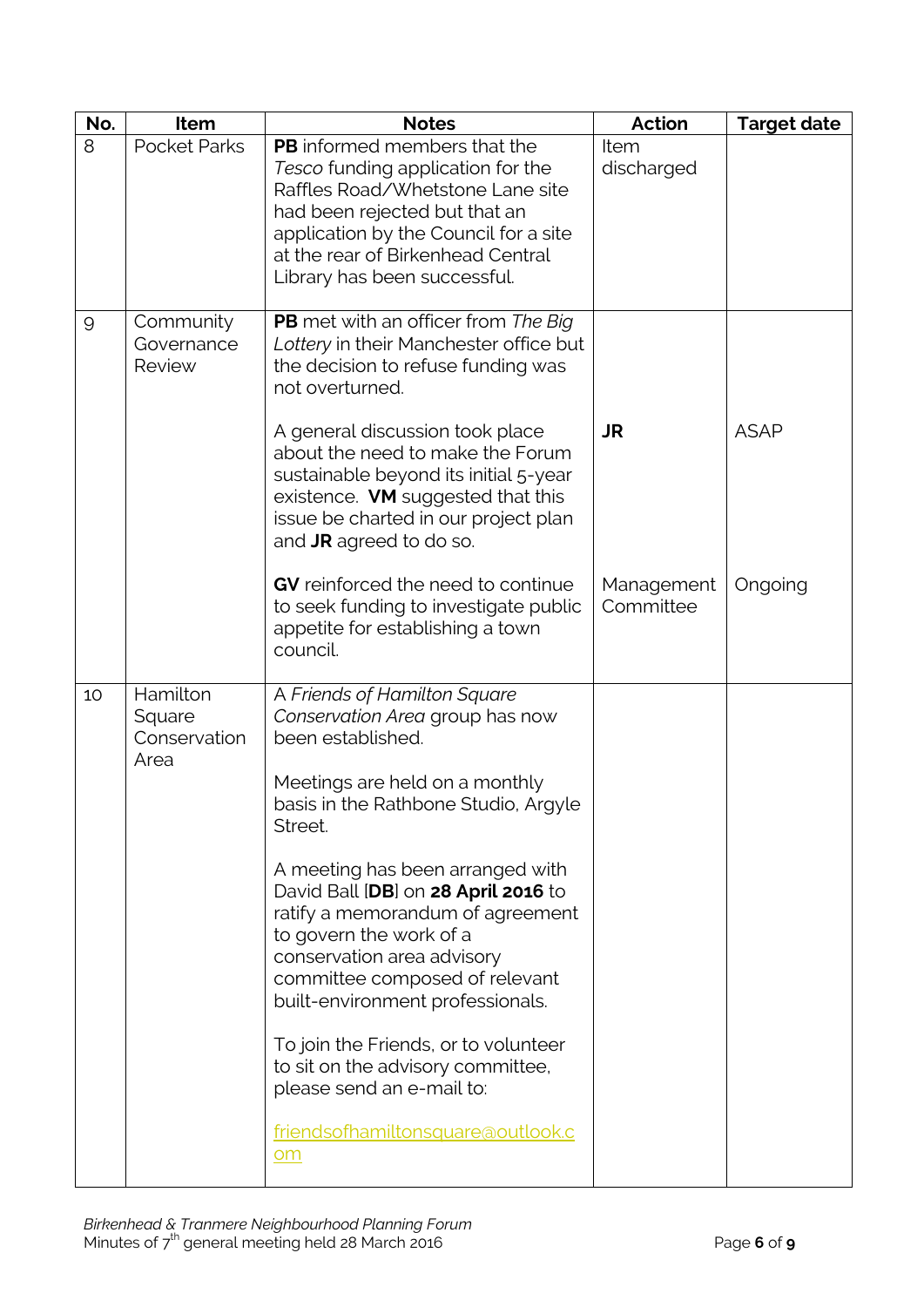| No. | Item                                                                                | <b>Notes</b>                                                                                                                                                                                                                                                                                                                                                                                                                                                                                                                                                                                                                 | <b>Action</b>      | <b>Target date</b> |
|-----|-------------------------------------------------------------------------------------|------------------------------------------------------------------------------------------------------------------------------------------------------------------------------------------------------------------------------------------------------------------------------------------------------------------------------------------------------------------------------------------------------------------------------------------------------------------------------------------------------------------------------------------------------------------------------------------------------------------------------|--------------------|--------------------|
| 11  | <b>VOTE</b><br>Proposed<br>Community<br><b>Issues</b><br>Workgroup<br>(workgroup 3) | <b>Resolution: That a community</b><br>issues workgroup be established,<br>whose remit shall be: 1) to take the<br>lead in making arrangements for a<br>full scale public consultation about<br>neighbourhood plan policies and<br>priorities, and 2) to take forward<br>work relating to any other relevant<br>community issue raised within the<br>Forum's area of benefit (i.e.<br><b>Birkenhead &amp; Tranmere Ward).</b><br>Members voted unanimously to<br>establish workgroup 3.                                                                                                                                      | Item<br>discharged |                    |
| 12  | <b>VOTE</b><br>Election of<br>Chair of<br>workgroup 3                               | Resolution: To elect a Chair for<br>workgroup 3<br><b>PB</b> nominated <b>GV</b> as Chair of<br>workgroup 3. The nomination was<br>accepted and seconded by VM.<br>There were no other nominations.<br>Members voted <b>unanimously</b> to<br>elect GV as Chair of workgroup 3.                                                                                                                                                                                                                                                                                                                                              | Item<br>discharged |                    |
| 13  | Facilitation<br>Support<br><b>Technical</b><br>Support<br>Package (TSP)             | Our second TSP has been awarded.<br>The lead consultant from AECOM is<br>Stuart Woodin, with the day-to-day<br>work to be managed by Anita<br>Copplestone [AC]. Both are based in<br>the company's Manchester office.<br>Help will be provided with the<br>following areas of the consultation<br>process:<br>Engagement and<br>Communications Strategy;<br>Framing proposed questions for<br>٠<br>a household questionnaire<br>(Micaela Benson [MB]);<br>Grant application for printing,<br>٠<br>distribution and analysis costs;<br>Contacts for data analysis once<br>٠<br>the questionnaire results are<br>received, and |                    |                    |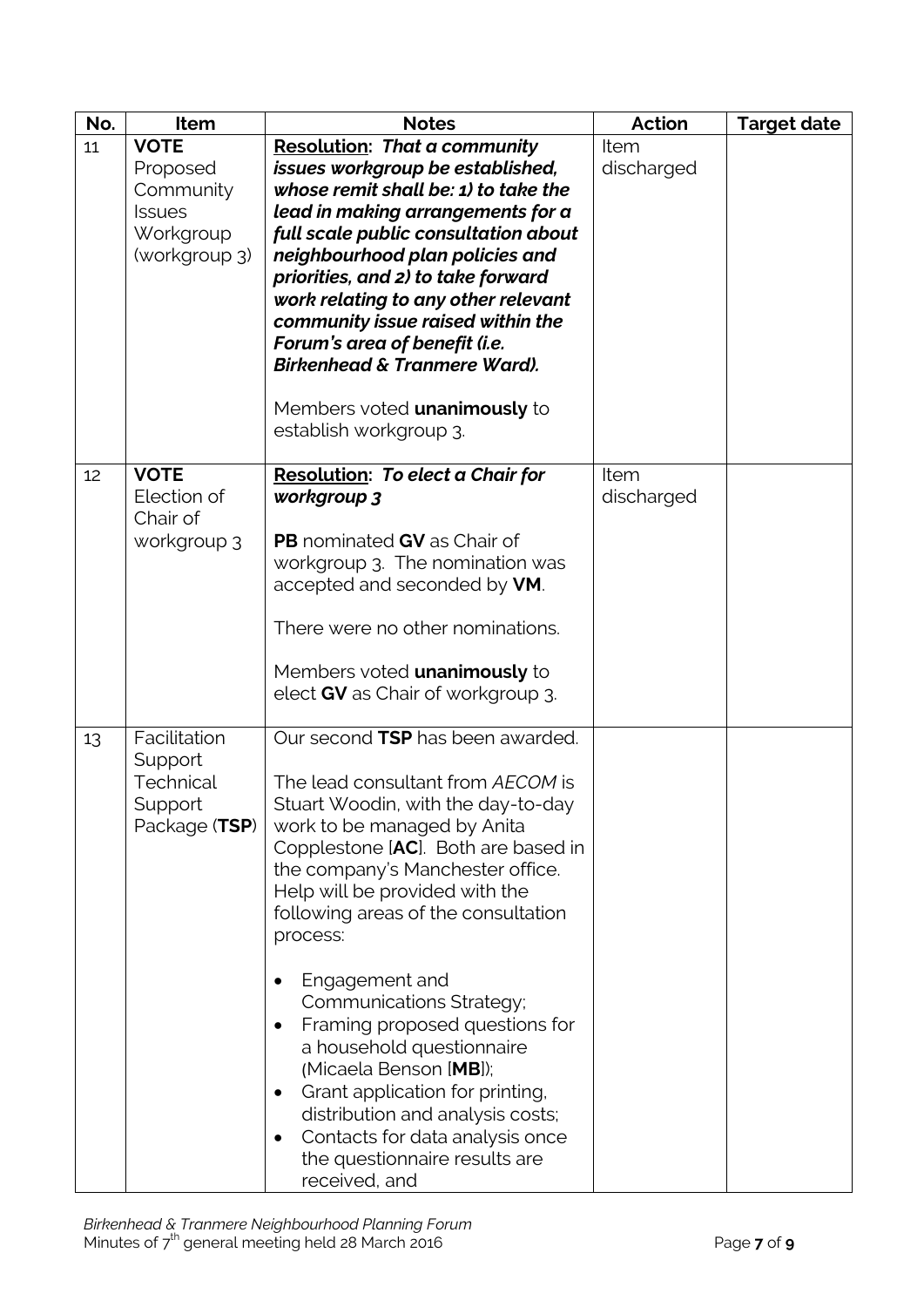| No. | Item                                                                            | <b>Notes</b>                                                                                                                                                                                                                                                                                                                                                                                                                                           | <b>Action</b>           | <b>Target date</b> |
|-----|---------------------------------------------------------------------------------|--------------------------------------------------------------------------------------------------------------------------------------------------------------------------------------------------------------------------------------------------------------------------------------------------------------------------------------------------------------------------------------------------------------------------------------------------------|-------------------------|--------------------|
| 13  | Facilitation<br>Support<br>Technical<br>Support<br>Package (TSP)<br>[continued] | Questions arising from the<br>Heritage and Character<br>Assessment (Jon Alsop [JA])<br>AC was sent a copy of the Where<br>Are You Coming From? consultation<br>report and has broken it down into<br>more targeted headings.<br>AC has asked workgroup 3 to agree<br>to her summary (making any<br>necessary changes) prior to JA and<br><b>MB</b> becoming involved.                                                                                  |                         |                    |
|     |                                                                                 | <b>GV</b> agreed that this would be the<br>first major task to be undertaken by<br>workgroup 3 and a target date was<br>set.                                                                                                                                                                                                                                                                                                                           | PB, GV                  | 9 Apr 2016         |
| 14  | Planned<br>actions                                                              | To seek sources of funding for<br>work outside the designated<br>neighbourhood area;<br>To start designing a household<br>questionnaire, the responses to<br>which will form the principal<br>source of evidence to support<br>neighbourhood plan policies and<br>priorities;<br>To find a suitably qualified<br>$\bullet$<br>person to act as Honorary<br>Treasurer, and<br>To appoint a suitably qualified<br>auditor and/or accountant.             | Management<br>Committee | <b>ASAP</b>        |
| 15  | Any other<br>business                                                           | None notified to the Secretary.<br>GV raised concerns about the<br>continued unauthorised use of open<br>land in Whitfield Street by the NHS<br>as a car park, despite planning<br>permission having been refused last<br>year. PB pointed out that PC has<br>already been acting on behalf of<br>local residents on this issue and that<br>it would probably be best for <b>PC</b> to<br>press for enforcement action to be<br>taken against the NHS. |                         |                    |